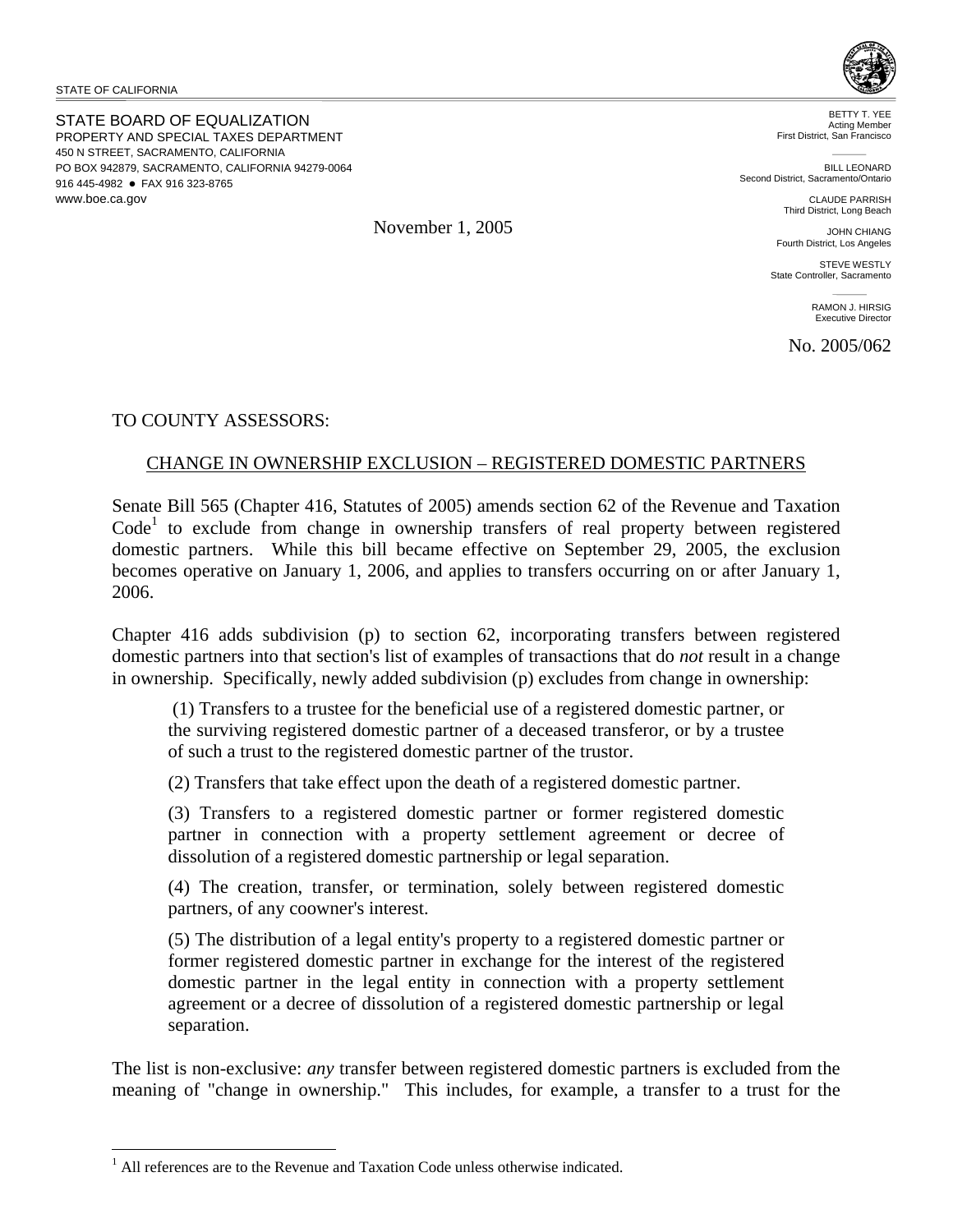benefit of a registered domestic partner, a transfer to a registered domestic partner as community property, and any transfer between registered domestic partners of a co-owned interest.

While Chapter 416 creates an exclusion that is similar to the interspousal exclusion, it does not confer spousal status to registered domestic partners. See Letter To Assessors No. 2005/017, dated March 3, 2005, for a discussion of various exemptions and exclusions that apply to registered domestic partners. While that letter opines that certain transfers between registered domestic partners are not eligible for the interspousal exclusion under section 63, such transfers may be eligible for exclusion under section 62(p) if they occur after January 1, 2006.

## **REGISTERED DOMESTIC PARTNERSHIP**

*Registered domestic partners* are two persons who have filed a Declaration of Domestic Partnership with the California Secretary of State pursuant to Family Code section 297. The two persons may be either (1) members of the same sex, or (2) members of the opposite sex where at least one of the persons is over the age of 62 and meets the federal requirements for either oldage insurance benefits<sup>2</sup> or supplemental security income for aged individuals.<sup>3</sup> Thus, domestic partners registered in another state or same-sex married persons licensed in other jurisdictions must register with the California Secretary of State in order to be eligible for this exclusion.

## **TERMINATION OF REGISTERED DOMESTIC PARTNERSHIP**

Similar to the interspousal exclusion, section  $62(p)$  applies to any transfer of real property to a registered domestic partner or former registered domestic partner that is in connection with a property settlement agreement, decree of dissolution of a registered domestic partnership, or legal separation. This includes situations where the courts have, through retained jurisdiction, left property disposition matters open or modifiable in the future. Thus, "in connection with" includes post-dissolution transfers provided for in the terms of a settlement agreement. Where property rights have been definitely and permanently settled and the decree of dissolution has become final, however, section 62(p) will not apply to any subsequent transfers between the former partners.

## **LEGAL ENTITIES**

 $\overline{a}$ 

The application of section  $62(p)$  also parallels the interspousal exclusion where transfers involving the registered domestic partners' legal entities are concerned. Thus, under section  $62(p)$ , change in ownership does not include the distribution of a legal entity's property to a registered domestic partner or former registered domestic partner in exchange for the interest of the registered domestic partner in the legal entity in connection with a property settlement agreement, decree of dissolution, or legal separation. However, a transfer from A and B as registered domestic partners to a legal entity wholly owned by one of the partners would not be excluded under section 62(p). Similarly, a transfer of separately-owned property by one partner to a legal entity in which each registered domestic partner has an ownership interest does not qualify for the exclusion.<sup>4</sup>

<sup>&</sup>lt;sup>2</sup> Title II of the Social Security Act as defined in 42 U.S.C. section 402(a).

<sup>&</sup>lt;sup>3</sup> Title XVI of the Social Security Act as defined in 42 U.S.C. section 1381.

<sup>&</sup>lt;sup>4</sup> See Annotations 220.0274 (C 3/27/87) and 220.0278 (C 5/14/93).